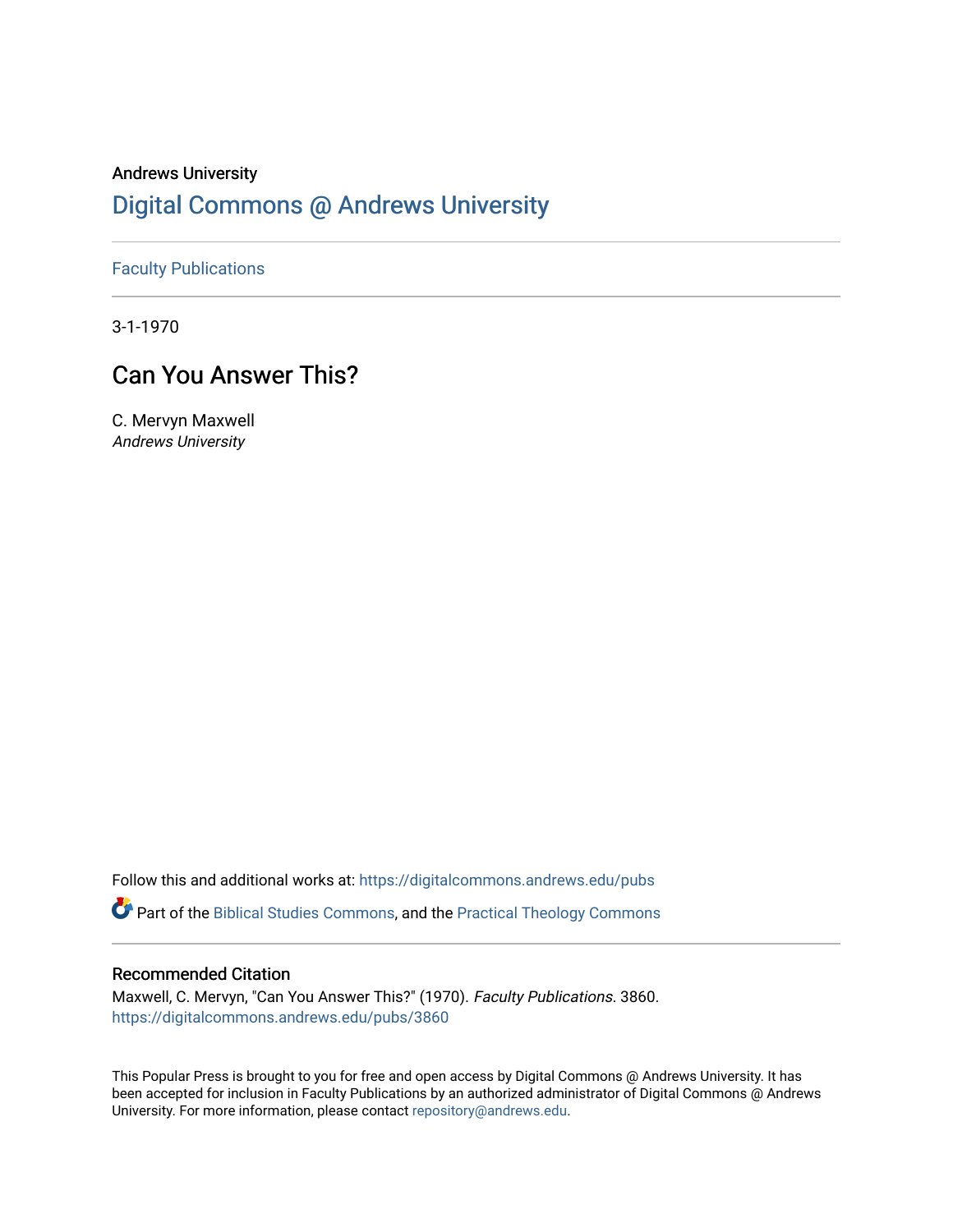

# **CAN YOU SWER THIS?**

**Youth Are Asking Today** 

## **by C. Mervyn Maxwell Chairman, Department of Church History Andrews University**

**Questions** 

#### **READY TO WITNESS?**

**A campus representative of Crusade for Christ visited our college last week and really woke me up. He turned a lot of my friends on too. I'd really like to witness for Jesus Christ the way he does; but I don't know whether I'm ready to try yet. In the discussion that followed his talk I heard several students say something about how a witness ought to be completely committed to Jesus Christ, and how we ought to "be" before we "do." I still have some reservations about my commitment. Can I witness?** 

**Will you let Jesus answer your question?** 

**In Luke 22:32 Jesus said to Peter, "When thou art converted, strengthen thy brethren."** 

**At first glance this sounds as though Jesus did not want Peter to witness for Him until he was converted. But now notice this: When Jesus made this statement to Peter ( just before the crucifixion ), He had** *already* **sent Peter out with the other disciples to witness for Him on the preaching-and-healing mission recorded in Matthew 10:1-8.** 

**The only possible conclusion is that Jesus wanted Peter to witness for Him both** *before* **his conversion**  *and* **after it.** 

**Many of the reservations young people think they have in their minds about their commitment to Christ arise partly from being overly conscientious and partly from being selfish. Start where you stand! Begin to tell others what Jesus means to you, however lim-** **ited this may be at present, and as you do so your preoccupation with yourself will tend to disappear and your faith and love and commitment will grow.** 

#### **PEACE MOVEMENT**

**Why don't you come out and take a stand in favor of the peace movement? All Christians ought to back this protest with all their might. You, especially, should do so since I gather you hold to the Ten Commandments, and they say, "Thou shalt not kill."** 

**Until 1951 China counted millions of Christians and thousands of Christian churches, hospitals, schools, and other institutions; but since the People's Republic took over, virtually all organized Christianity in China has ceased to exist—except on independent Taiwan, where it continues to flourish. Likewise Christianity used to flourish in the entire Korean peninsula, but under the People's Republic in North Korea Christian institutions have almost disappeared, though they continue to thrive in the South.** 

**What would happen to Protestant Christianity in South Vietnam if the North Vietnamese conquered that country is quite likely foreshadowed by this history of China and Korea. American Christians who demonstrate for a quick pullout from South Vietnam are unwittingly demanding a bloody purge of Christian institutions.** 

**How we long for an end to the terrible fighting in Vietnam! What can we do about it? 2 Kings 19 and**  **2 Chronicles 20 show how God in ancient times solved the problem of war in answer to the earnest prayers of those who sought Him with all their hearts. If the youth of America would abandon mere political animosity and anti-establishment defiance and seek God for peace with a period of literal fast**ing and prayer (Daniel 9; Joel 2), **I believe that God would bring the war in Vietnam to an end with dramatic swiftness, and do it in a way that would also preserve freedom for Christianity there.** 

#### **EARLY CHURCH ADORNMENT**

**Is there any record that the early Christians wore jewelry in spite of what it says in 1 Peter 3? Also can you tell me if the color crimson was considered pagan in those days? I heard someone say that it was, and I'm curious.** 

**Such evidence as I have run across in my study seems to indicate that most Christians in the second and third centuries lived rather simple lives—perhaps because they were mostly poor—and followed the injunction in 1 Peter 3:3, 4: "Your beauty should not be dependent on an elaborate coiffure, or on the wearing of jewelry or fine clothes, but on the inner personality—the**  unfading loveliness of a calm and **gentle spirit, a thing very precious in the eyes of God." Phillips.** 

**As for the color crimson, it was more expensive than most other dyes; and almost all dyes, as you know, were relatively expensive prior to the discovery of coal-tar**